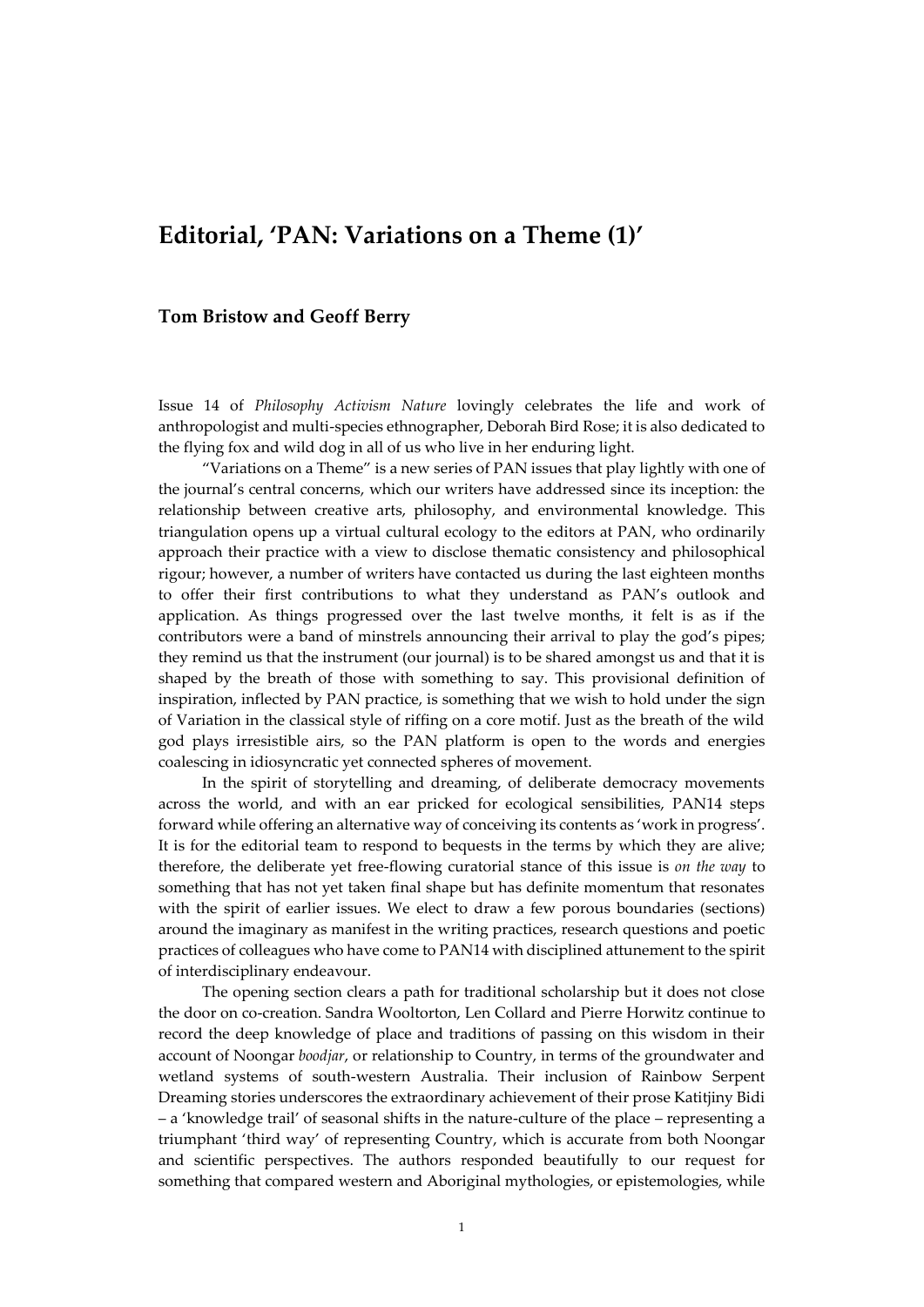adding a piece of literature that instantly joins the annals of important knowledge about the way we live as humans on a fragile, living earth.

Conversations between writers continues in the contributions by Geoff Berry and Tom Bristow. Berry's 'Speaking English with Country' embodies the mythopoeic PAN spirit keeping conversations alive and relevant. Referring to the 'koan' put to John Bradley in his piece for PAN 13, Berry notes his inability to forget the challenge it represents for the modern animistic and ecopoetic soul; if Bradley's Yanyuwa mentor is right and the Country we live on can't hear us when we speak English, how can we evolve our ecological citizenship as kin with other sentient beings and places? Wooltorton, Collard and Horwitz suggest learning local Aboriginal languages, a sentiment Berry supports; yet, in the meantime, he draws upon Abrams and other contemporary 'mythtellers' to support our ongoing efforts to become more eco-attuned, with recourse to Deep Listening and refined approaches to animistic rites. Grounding his efforts in experiential practice as well as what he terms ecomythic literature, Berry draws upon Australian compatriots Bradley, Freya Mathews and Deborah Bird Rose, as well as Martin Shaw, Martín Prechtel and Sean Kane. Readers will find that the editors are delighted to offer a complementary piece to the Berry-Bradley dialogue; Mark Dickinson and Robert Bringhurst are caught up in one side of our double-edged post-script that extends and clarifies the ways Bringhurst brought the power and majesty of Haida ecopoetics to the attention of the world, as Kane pointed out in his seminal *Wisdom of the Mythtellers* (1998).

While conversing with Berry during the writing process, Bristow approaches the ethics of elegy from a strictly humanist point of view, to bring into relief a curious gap between the mobilization of myth and political stalemate. His text keeps close to the question of loss inflected by the Anthropocene (as well as referring to the listening and speaking methods that Berry explores) but it draws greater inspiration from the literary criticism of Laurence Coupe. 'Making the Darkness Conscious' turns towards medieval violence, post-colonial sectarianism and cross-cultural myth as distilled in a collection of poetry from Europe in the 1970s. Bristow's writing is on the way towards a thesis of peace and conciliation in elegy; much more closer to PAN's home territory, Amalia Louisson's spirited interjection, '*Tūwā:* Growing and Listening out of Enclosure'*,* draws from a spirit of listening, which includes more-than-human entities both alive and inanimate, actively contributing to the world we make. Louisson critically engages with new materialism in a way that is alert to the need for reviving our collapsed world, again making western ways (in this case, Pākehā, or non-indigenous New Zealander) 'more collaboratively compatible' with the Māori knowledge (or mātauranga Māori) of that Country. Mythtellers have long reminded us that the aliveness of the world breathes through the underworld into human psyches. Louisson cleaves to this idea and alludes to another example of how listening, this time in cahoots with indigenous reforestation practices, resonates with a cosmologically whole nature/culture; not by collapsing differences between Māori and Pākehā epistemologies but by working with the intelligence of the biosphere as we gather 'different assemblages together in a way that enables multispecies stories to be expressed,' as she so neatly and beautifully puts it.

Section two, 'Triptych', is the output of the very first creative peer-review process we've hosted in PAN. Designed to provide three writers with critical insight on their affective 'voice', disciplinary practice, and critical 'standpoint'; this unrefined, ad-hoc 'workshop via email' has placed emphasis on the individual writer to articulate how they are related to, grounded in, or *of* the subject treated by their particular mode of writing. The process has gifted PAN14 three articles travelling through a three-dimensional feedback loop: Jennifer Coralie's microfiction, 'Swimming in the Dark', approaches the communicative presences of the dwelling place marked by the affective autobiography that brings location into view through the body; 'An Italian's Story' by Giulia Lepori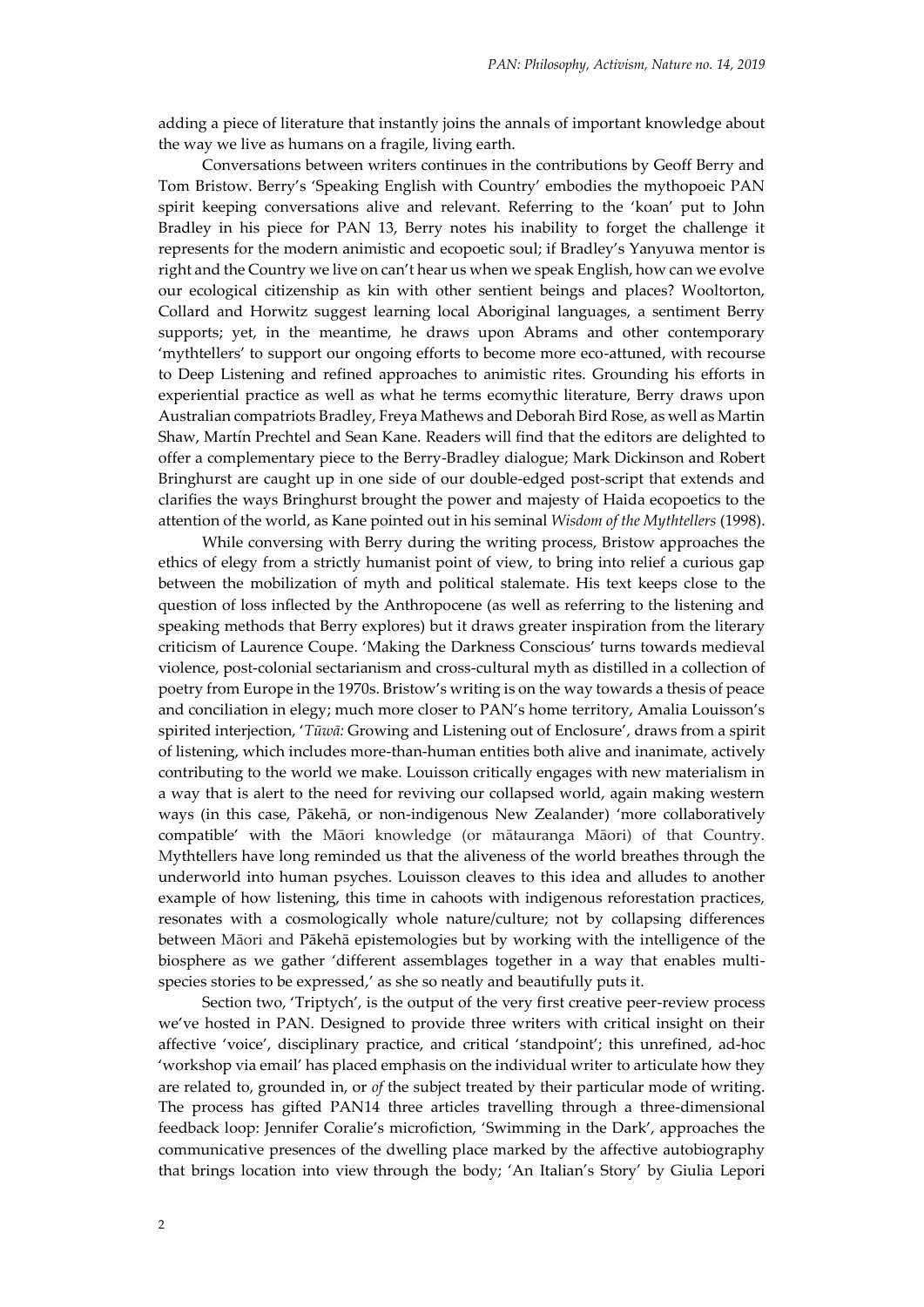constructs a damaged dialogue between autoethnography and ecological collapse to discover a broken form for songs of 'self' in our desperate times; and Justin Raycraft draws upon scholarly ethnographic experiences that are open to wider definitions of field work and the bounded field-site than those ordinarily conceived by anthropology. Imaginative cross-disciplinary discussions have helped our writers step outside their comfort zone for a while, before moving deeper within the familiar. Read as a whole, this triptych enfolds first person feelings from Australia and Europe that are indebted to our authors' creative critical commentary on being human in light of the multispecies cosmos.

We are delighted to provide PAN 14 readers with seven contributions of poetry. In a beautiful piece of contemplative lyricism, Tamryn Bennet guides us into Mayan mythology where 'the axis mundi is often seen as a ceiba tree, studded with thorns and souls represented by birds travelling between the underworld and heavens' to uncover the continent of South America as conceived in pre-Columbian times and as relevant to our now globalised ecological consciousness. Ilka Nelson writes from an inner beauty equally at peace with honesty and courage that admits the devastation of the planet into a cry for the Australian Black Cockatoo (the 'Living Dead'). PAN14 wishes to make new ground in the creative arts, to place before us the pain that the Earth bears in its time of great extinction, alongside the increasing phenomenological and spiritual impoverishment humans are facing; in this context, Alice Tarbuck, John Kinsella, and Veronica Fibisan generously offer their commissioned extinction elegies to PAN. These were performed last year in England in an evening co-dedicated to Stephen Regan for his enduring support of literary innovation in the public space (and his support for commissions), and to Deborah Bird Rose as part of a larger collection of works cast in her memory as curated by Red Room Australia and the Durham Centre for Poetry and Poetics. Tarbuck's 'Fin Whale' curiously inhabits the wake of a 'haunted sea-sounder' in an affective environment composed of scientific metrics and species loss. Resonating with the Anthropocene affect of Nelson's piece, Kinsella's 'Not the Postage Stamp of the Christmas Island Pipistrelle' —directly addressing the Durham Centre for Cultural Ecology's website image for the project 'Extinction Elegies'— colours a critical counterpoint to conceptualising loss in the academy with a personal experience of incarceration whereby a 'haunting premonition/of loss' intuits a 'forage zone of the spiritually lost, the vulnerable, the lonely' in heightened empathy for the 'lost' species. Ecological insight into the life and migration route of the Yellow Blossomed Pearly Mussel in Fibisan's 'Arrival at Paducah' provides an Anthropocene context for life in the Sixth Great Extinction, 'folded in / half/ blinded / by high turbidity levels'. In addition to the extinction elegies series that take the idea of ancient genres to new cultural contexts, Tarbuck and Fibisan kindly offer a second startling poem each fresh from the poet's mantle. The poetry section closes with Chantal Jackson's 'Possum Dreaming', a work inspired by a visit to a sacred site in North America that introduced dreaming to an anthropologist's daughter; the invisible presence of the mother throughout this poem and PAN 14 helps us locate what the poem reminds us: there is a long way for our love to go before it is exhausted, and we can draw from our experiences of loss without falling into despair, 'What had seemed desolate and endless was quietly alive'. To extend the paraphrase: if we make darkness conscious we begin to sing of 'a blood-red field of life' which we can respectfully nurture. There is a clear challenge here: to read this poem in the light of the celebratory mode of this issue while cognisant of extinction. That challenge is only partly resolved by the recourse to elegies that portend the need for more-thanhuman dignity and equanimity apposite for our epoch. It is on this uncertain and incomplete note that we formally close this issue.

And yet, in a two-fold 'Postscript', we continue to pursue our desire to bring many voices together in this issue, and to think of what is offered by triangulation. The conversation between Mark Dickinson (see also his contribution in PAN 12) and Robert Bringhurst explores questions about literature that require Bringhurst to draw upon his vast experience in mythopoeia with realms of mythic dimensions, interspecies communication, oral traditions, shamanic diversity, ecosystemic poetics, colonization